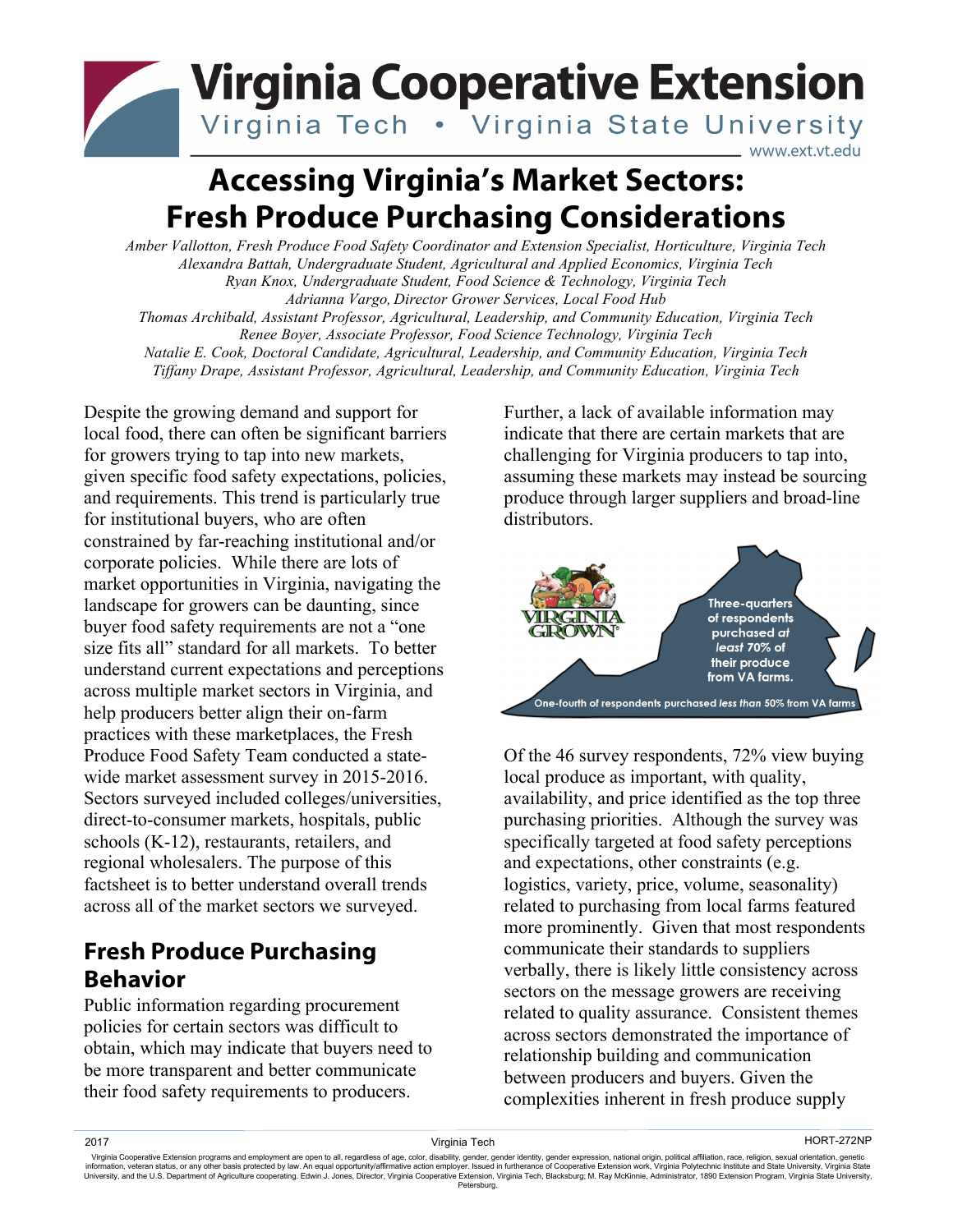chains, these factors were emphasized repeatedly.

### **Purchasing Priorities**

Buyers ranked various purchasing priorities as noted below. Given the wide variation in the number of survey participants representing each market sector, and the fact that some sectors had very few participants who took the survey, the ranking of priorities may be less helpful when comparing across the sectors. Further, it was clear particular sectors placed more weight on certain priorities as compared to other sectors. For example, in looking at the ranking below, food safety certification and producer liability insurance ranked lower; however, when looking at rankings *within* a sector, such as colleges & universities or hospitals, these characteristics were more important to those market sectors. Thus, when considering what a particular sector values when purchasing your product(s), it is always important to make sure to communicate with the buyer to find out their requirements and priorities.

*♦* **Quality-** Features and desirable product

#### **Product characteristics ranked from most to least important**

- ♦ Quality
- ♦ Availability
- ♦ Price
- ♦ Delivery Consistency
- ♦ Product Variety
- ♦ Quantity
- ♦ Food Safety Certification
- ♦ Grower Proximity to Buyer (market)
- **Producer Liability Insurance**

characteristics in terms of handling and customer expectations. This includes consistent size, shape, color, level of ripeness, freshness, taste, nutrition, etc..

♦ **Availability-** Denotes the timing or seasonality of when a given amount of a product will be available. This priority is especially important so buyers can plan and determine reliability of given products for their particular market. Additionally, seasonal availability can have a large influence on product prices obtained.

- ♦ **Price-** The quantity of payment or compensation given by one party to another in order to acquire a given quantity of goods or services. Many factors can influence the prices obtained by the producer.
- ♦ **Deliverability-** Buyers of your products have formed a relationship with you and expect you to be reliable in terms of your business operations and services. In terms of delivery, this means providing the type and amount of product as agreed upon at the time business transactions were made. When applicable it also means dependability in transporting and transferring your product to the buyer.
- ♦ **Product Variety-** The ability to provide various types of produce for purchase. While this can mean a diverse array of different types of vegetables or fruits, it could also mean several types of something within the same category, i.e. cherry, grape, plum, slicing, and heirloom tomatoes.
- ♦ **Quantity-** The deliverable volume or amount of actual produce transferred from producer to buyer. This can either refer to a specified unit or by set weight of product.
- ♦ **Food Safety Certification-** This refers to the food safety certifications obtained by the producer to demonstrate their knowledge and implementation of sound on-farm food safety principles, as well as post-harvest handling practices. In some cases, this may mean a USDA Good Agricultural Practices (GAP) audit. In other cases, certifications benchmarked against the Global Food Safety Initiative (GFSI) requirements are

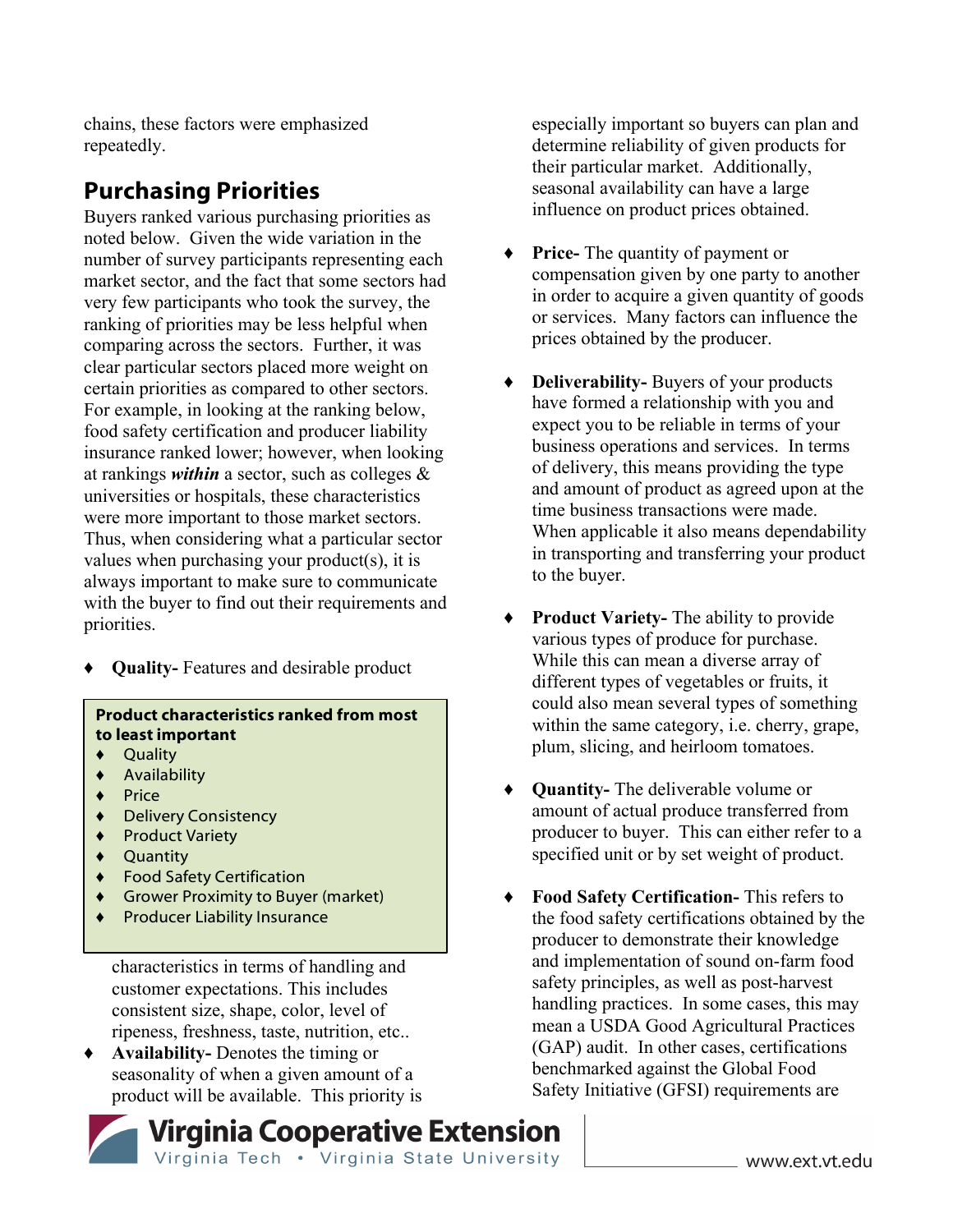necessary. Additionally, growers selling processed produce may need to have a Hazard Analysis and Critical Control Points (HACCP) plan. Since there is not a 'one size fits all', it is crucial to communicate with your buyer as to what they require!

- **Grower Proximity to Buyer-** Refers to the physical distance between the producer and the buyer. This factor can have a large bearing on operational costs and feasibility for accessing a particular market.
- **Product Liability Insurance-** Liability coverage provides payments to an injured party, and to defend a producer against lawsuits. It can provide protection in the event a consumer becomes ill from eating or using your product. This can also refer to the coverage of the product if there were to be any damage or circumstantial matter that caused the agreed upon volume or quality of product to not be delivered to the buyer.

### **Food Safety Requirements and Policies**

Requirements for food safety certification were represented in the wholesale, institutional, and K-12 market sectors. In other sectors there was an indication that distributors are relied upon to verify supplier adherence to food safety practices and overcome logistical challenges, while some rely solely on verbal assurances and established relationships to address food safety and quality assurances. The complexity of supply chains was evident, given the varied and inconsistent procurement strategies in place. Across all market sectors, purchasing direct from the grower was prioritized, presumably linked to the value of relationships and support of local food systems. However, the logistical hurdles faced were also substantial, with a perceived need for more intermediaries like food hubs to streamline access to local foods.

audit, 41% accept USDA GAP and HGAP audits; 15% accept Global Food Safety Initiative (GFSI)-benchmarked audits; 7% require other inspections (health department sanitation or food service company quality inspections).

- ♦ While 30% of these buyers allow a graduated process for "on-boarding" new growers/vendors in terms of food safety practices and certifications—i.e. obtaining a USDA Good Agricultural Practices (GAP) audit prior to a Harmonized GAP audit— 65% did not know whether their organizations permitted this option.
- ♦ Key on-farm food safety practices buyers would like to see are water testing, safe manure/compost use, animal exclusion, and water treatment (when needed), along with refrigeration and storage of product.
- ♦ In developing buyer standards or requirements, Up to 56% of the respondents have relied on federal and state agencies for support, such as USDA, FDA, Virginia Department of Health (VDH), and Virginia Department of Agriculture and Consumer Services (VDACS). 20% have relied on Virginia Cooperative Extension (VCE), produce industry associations, suppliers, and other industry food safety organizations.
- ♦ When buyers were asked about familiarity with the Food Safety Modernization Act (FSMA), 34% of respondents were not familiar (had not heard of it); 51% of respondents were somewhat familiar (knew about it but did not know details); and 15% were fairly familiar (knew about how it would affect their organization).
- ♦ 65% of respondents anticipate their food safety requirements changing due to the FSMA.



www.ext.vt.edu